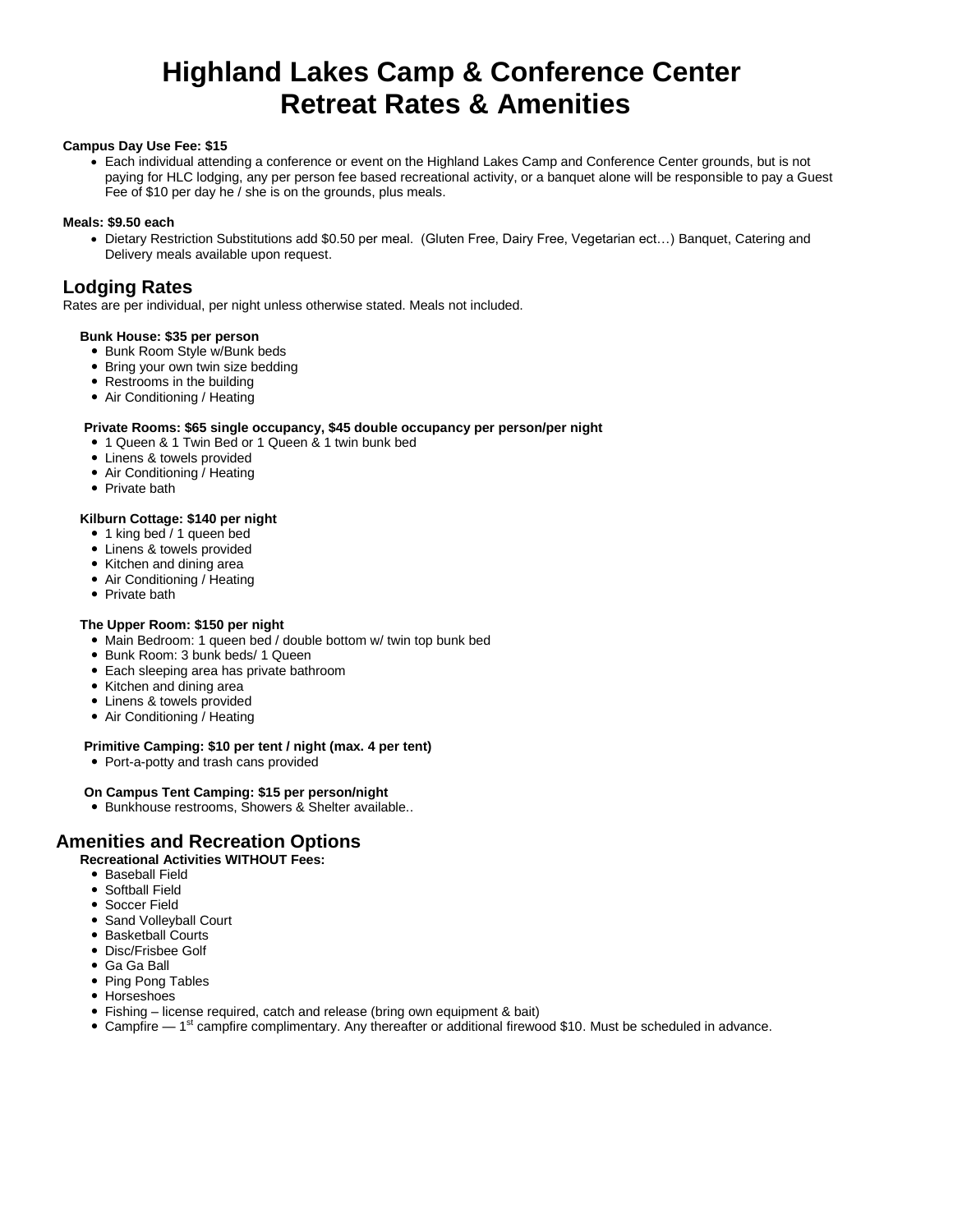#### **Recreational Activities WITH Fees**

Guest must wear close-toe shoes for Challenge Course activities; 20 person minimum**\*.**

\***Low Ropes Course** (2-4 hours): \$12 per person. Group Info. Sheet Required

- \* **Hexapod**-(1 hour sessions): \$15 per person 45 element self-guided High Ropes Course.
	- **Zip line Only**: \$12.50 per person. ( 10 years old & 270 maximum weight)

#### **Range Activities**:

- Archery Range (Group Use): \$30 per hour
- Rifle Range (Group Use): BB Guns \$30 per hour,
- Rifle Range (Group Use): 22 Rifles \$40 per hour plus cost of ammunition
- Archers Quest: 10-20 players \$50 per hour
- Paint Ball: minimum 10 players- \$20 per person, Protective gear, 200 paintballs, 2-hrs.

# **Pool & Lakefront Activities WITH Fees (lifeguards provided by HLC). Weather and water level permitting. (May-August)**

- Swimming Pool: \$150 per hour
- 2-person Kayaks or Paddle Boards: \$15 per ½ hour; \$25 per hour per Kayak/Paddle Board
- Waterfront Inflatable Toy Package (16 person minimum): \$10 per person
- Banana Boat: (16 person minimum): \$15 per person. Driver and lifeguard provided. Price includes 8 person water banana sled

## **Conference Rooms / Meeting Options** (for overnight guest)

A bunkhouse meeting room is provided complimentary when Bunkhouse is occupied 50% of bunkhouse capacity. When the bunkhouse meeting room is too small, larger meeting rooms are reserved on first-requested / contracted basis. Note: Applicable daily Building Usage fee applies. Day Retreats call HLC office for pricing.

#### **Miles Auditorium: \$600 per day**

- Holds up to 800 on the floor & up to 1,200 including risers
- Permanent stage and sound booth
- Sound, lighting and projection systems are included. Requires approved Sound and Video Technician to operate.
- Technician available for \$50 per hour.

#### **Miles Foyer: \$200 per day**

- Holds up to 125
- **Providence Tabernacle: \$350 per day**
	- Holds up to 350
	- Permanent stage and sound booth
	- Sound, lighting and projection systems are included. Requires approved Sound and Video Technician to operate.
	- Technician available for \$50 per hour

#### **Conference Center: \$350 per day**

- Holds up to 350
- Permanent stage

#### **Conference Center Breakout Room: \$30 each per day**

- Six separate meeting rooms
- Five hold up to 50; One holds 75

#### **Bunkhouse Meeting Room: \$50 per day**

• Holds up to 40

#### **Milam: \$100 per day**

Holds up to 100

#### **Highland Inn Meeting Room: \$150 per day**

- Holds up to 75
- Mounted 70in TV

#### **Independence Chapel: \$50 per day**

- Holds up to 30
- Permanent stage

#### **Prayer Garden: \$75 per day**

• Holds up to 120

#### **Mudd Stage: \$150 per day**

- Holds up to 100
- Permanent stage